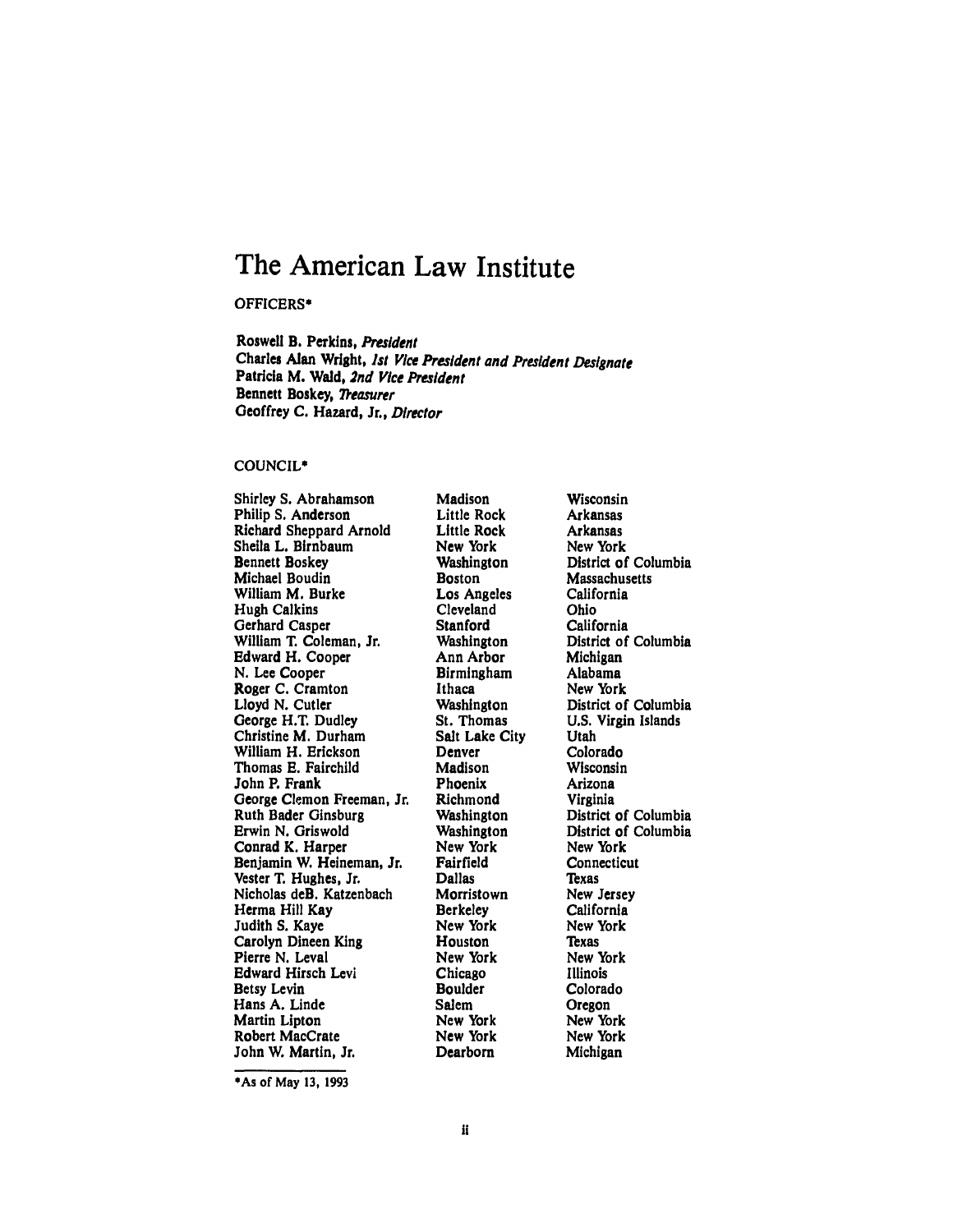

Hale McCown Vincent L. McKusick Robert H. Mundheim Roswell B. Perkins Ellen Ash Peters Louis H. Pollak Ernest **J.** Sargeant Bernard **0.** Segal\* Sherwin P. Simmons Win. Reece Smith, Jr. Robert **A.** Stein John T. Subak Michael Traynor John W. Wade Patricia M. Wald Lawrence **E.** Walsh William H. Webster Herbert Wechsler\*\* George Whittenburg Herbert P. Wilkins James H. Wilson, Jr. Paul A. Wolkin\*\*\* Frank M. Wozencraft Charles Alan Wright

Emeritus Council Members

F. M. Bird R. Ammi Cutter\*\*\*\* Joseph F. Johnston Charles Merton Merrill Lyman M. Tondel, Jr. John Minor Wisdom

Lincoln Portland Philadelphia New York Hartford Philadelphia Boston Philadelphia **Tampa** Tampa **Minneapolis** Philadelphia San Francisco Nashville Washington Oklahoma City Washington New York Amarillo Boston Atlanta Philadelphia Houston Austin

Nebraska Maine Pennsylvania New York Connecticut Pennsylvania Massachusetts Pennsylvania Florida Florida Minnesota Pennsylvania California Tennessee District of Columbia Oklahoma District of Columbia New York Texas Massachusetts Georgia Pennsylvania **Texas** Texas

Georgia Massachusetts Alabama California Colorado Louisiana

*\*Counselor* Emeritus

*\*\*Director* Emeritus

\*\*\*Executive Vice President Emeritus

\*\*\*\*Chairman Emeritus

Atlanta Cambridge Birmingham San Francisco Aurora New Orleans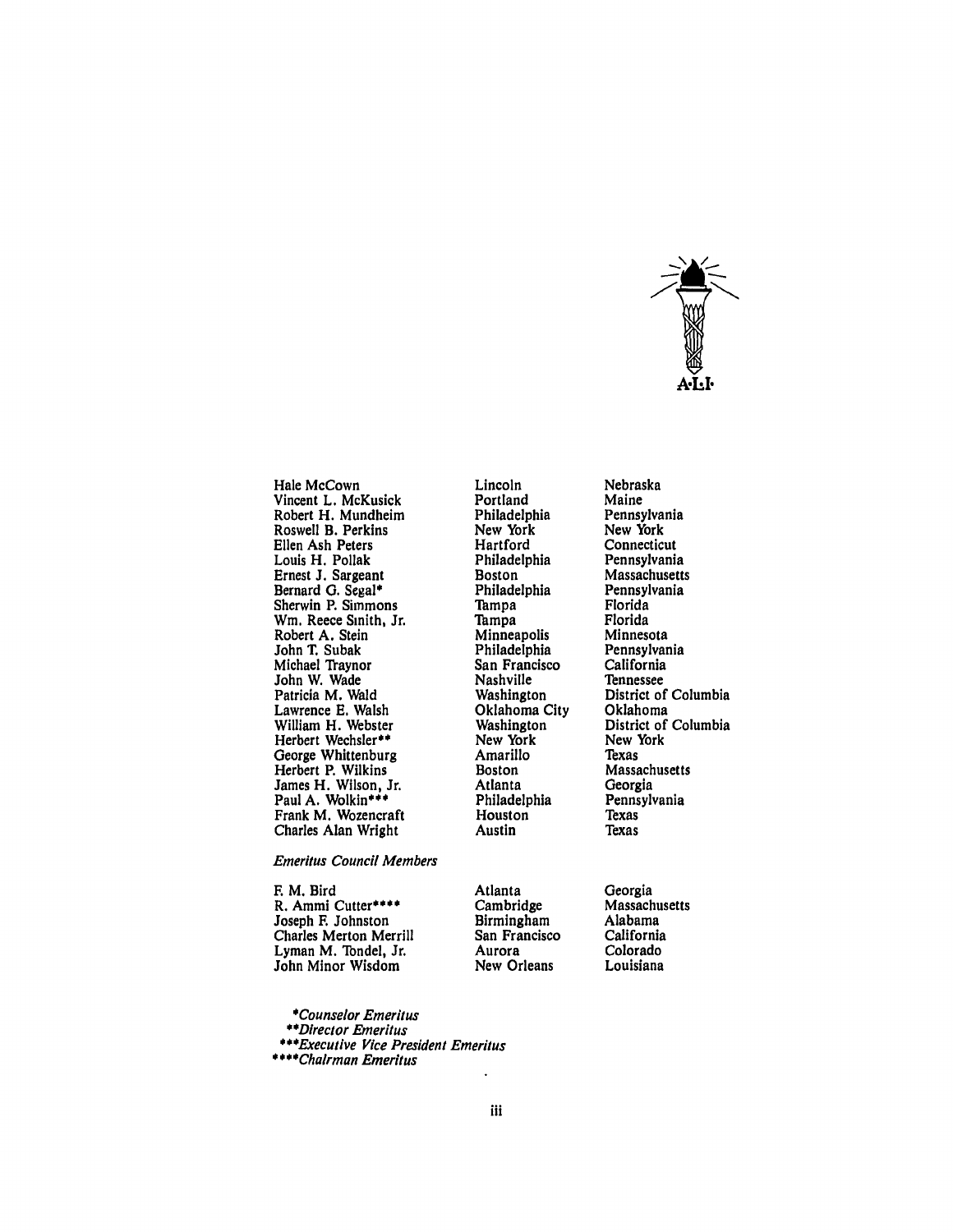### REPORTERS

**ARTHUR** R. **MILLER,** Harvard University Law School, Cambridge, Massachusetts **MARY KAY KANE,** University of California, Hastings College of the Law, San Francisco, California

#### ADVISERS\*

HERBERT P. WILKINS, Justice, Supreme Judicial Court of Massachusetts, Boston, Massachusetts, *Chair*

**SHEILA** L. BIRNEAUM, New York, New York

**BENNETT** BOSKEY, Washington, District of Columbia

**EDWARD** H. COOPER, University of Michigan Law School, Ann Arbor, Michigan

**SAMUEL** S. FREEDMAN, Judge, Connecticut Superior Court, Bridgeport, Connecticut

**RUTH** BADER **GINSBURG,** Judge, United States Court of Appeals for the District of Columbia Circuit, Washington, District of Columbia

**DAVID** R. GROSS, Short Hills, New Jersey

PATRICK E. **HIOGINBOTHAM,** Judge, United States Court of Appeals for the Fifth Circuit, Dallas, Texas

**JOSEPH** P. KLOCK, JR., Miami, Florida [from 1991]

- **PIERRE** N. LEVAL, Judge, United States District Court for the Southern District of New York, New York, New York
- **DONALD** W. MADOLE, Washington, District of Columbia
- FRANCIS E. McGOVERN, The University of Alabama School of Law, Tuscaloosa, Alabama
- **STEPHEN** L. **MORRIS,** Las Vegas, Nevada
- **JOHN** M. **NEWMAN,** JR., Cleveland, Ohio
- WILLIAM R. PETERSON, Judge, TWenty-eighth Judicial Circuit, State of Michigan, Cadillac, Michigan [Deceased 1993]
- **SAM C.** POINTER, JR., Chief Judge, United States District Court for the Northern District of Alabama, Birmingham, Alabama

THOMAS D. ROWE, JR., Duke University School of Law, Durham, North Carolina MARVIN SCHWARTZ, New York, New York [from 1991]

**WILLIAM** W SCHWARZER, Director, Federal Judicial Center, Washington, District of Columbia

DAVID L. SHAPIRO, Harvard University Law School, Cambridge, Massachusetts HERBERT M. WACHTELL, New York, New York

**JACK** B. **WEINSTEIN,** Judge, United States District Court for the Eastern District of New York, Brooklyn, New York [from 1990]

# STATE COURT **JUDGES** ADVISORY COMMITTEE\*

**STANLEY G. FELDMAN,** Vice Chief Justice, Supreme Court of Arizona, Phoenix, Arizona

<sup>\*</sup>Status as of May **13, 1993**